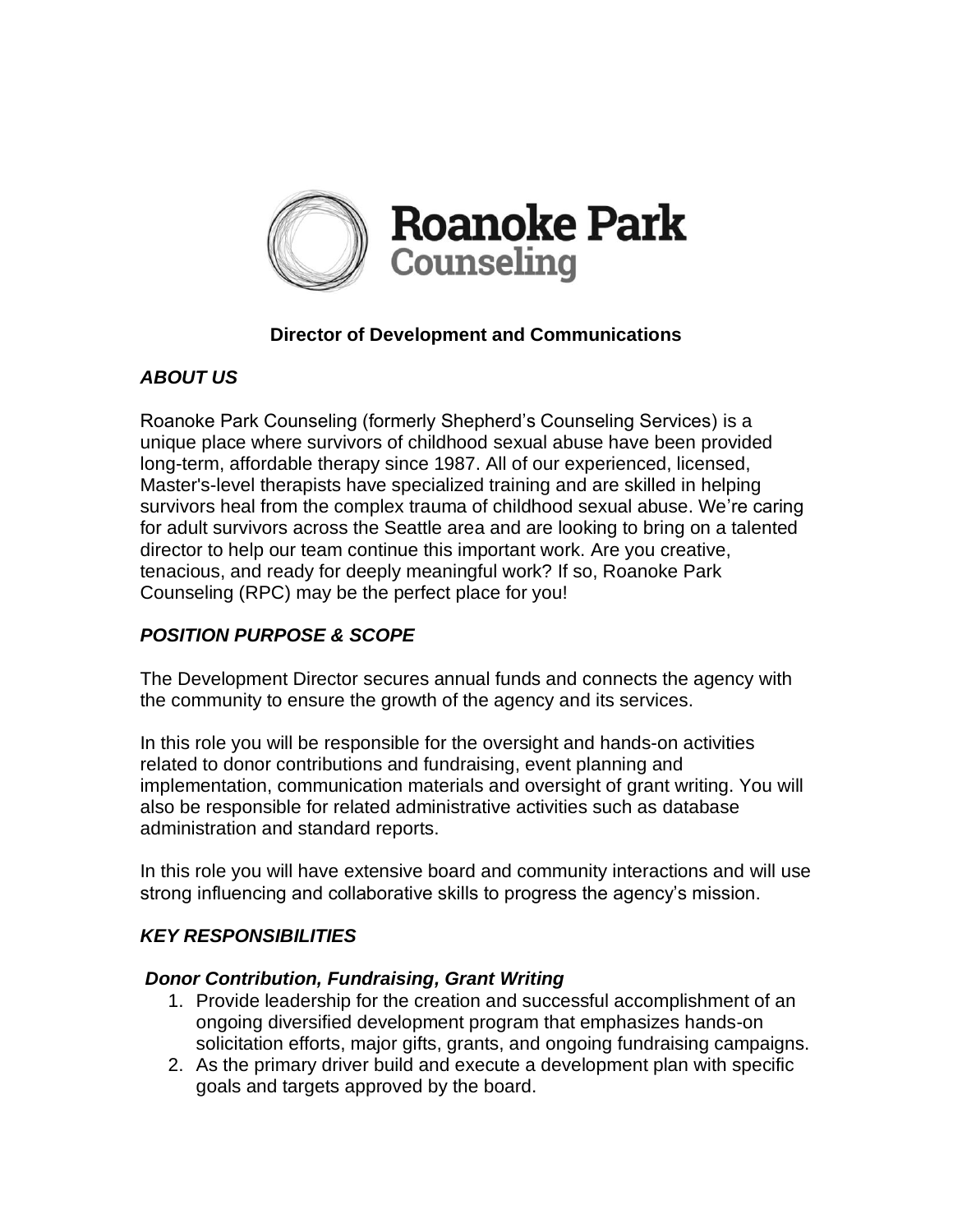- 3. Work hand-in-hand with the volunteer fundraising committee of the board, as well as volunteers to accomplish development activities.
- 4. Strengthen and expand existing donor relationships and build new public and private donor relationships.
- 5. Oversee and manage all grant opportunities.
- 6. Plan and execute large and small-scale fundraising events.
- 7. Develop volunteer base to assist with fundraising.
- 8. Secure and manage corporate sponsorships for campaigns and events

#### *Development Administration*

- 1. Develop a monthly activity report for presentation to the board.
- 2. Ensure development records are kept and reconciled with accounting records.
- 3. Develop and maintain donor and prospect databases and files.
- 4. Write articles for the agency newsletter as needed.
- 5. Prepare Annual Report
- 6. Provide forecasts, donor, revenue, and campaign analysis
- 7. Develop annual fundraising budget

### *Communications*

- Manage website design, development, content management system, and content updates.
- Research and lead strategy for print and online communications including newsletter, e-newsletter, and social media.
- Plan and run community engagement advocacy efforts in collaboration with our Executive Director.
- Own the development and maintenance of agency graphics and collateral.
- Staff and support other community outreach and information tables as appropriate.
- Work with the board of directors to engage fundraising and mission engagement.

# *SKILLS, EDUCATION & EXPERIENCE*

- Related Master's Degree or MBA, preferred.
- Certification in Development also preferred.
- Five years modern development experience in a social services agency or nonprofit healthcare organization, required.
- Five years successful grant related experience, preferred.
- Consistent track record in securing annual funds of \$200,000 and over.
- Proficient in fundraising (data base) support technology.